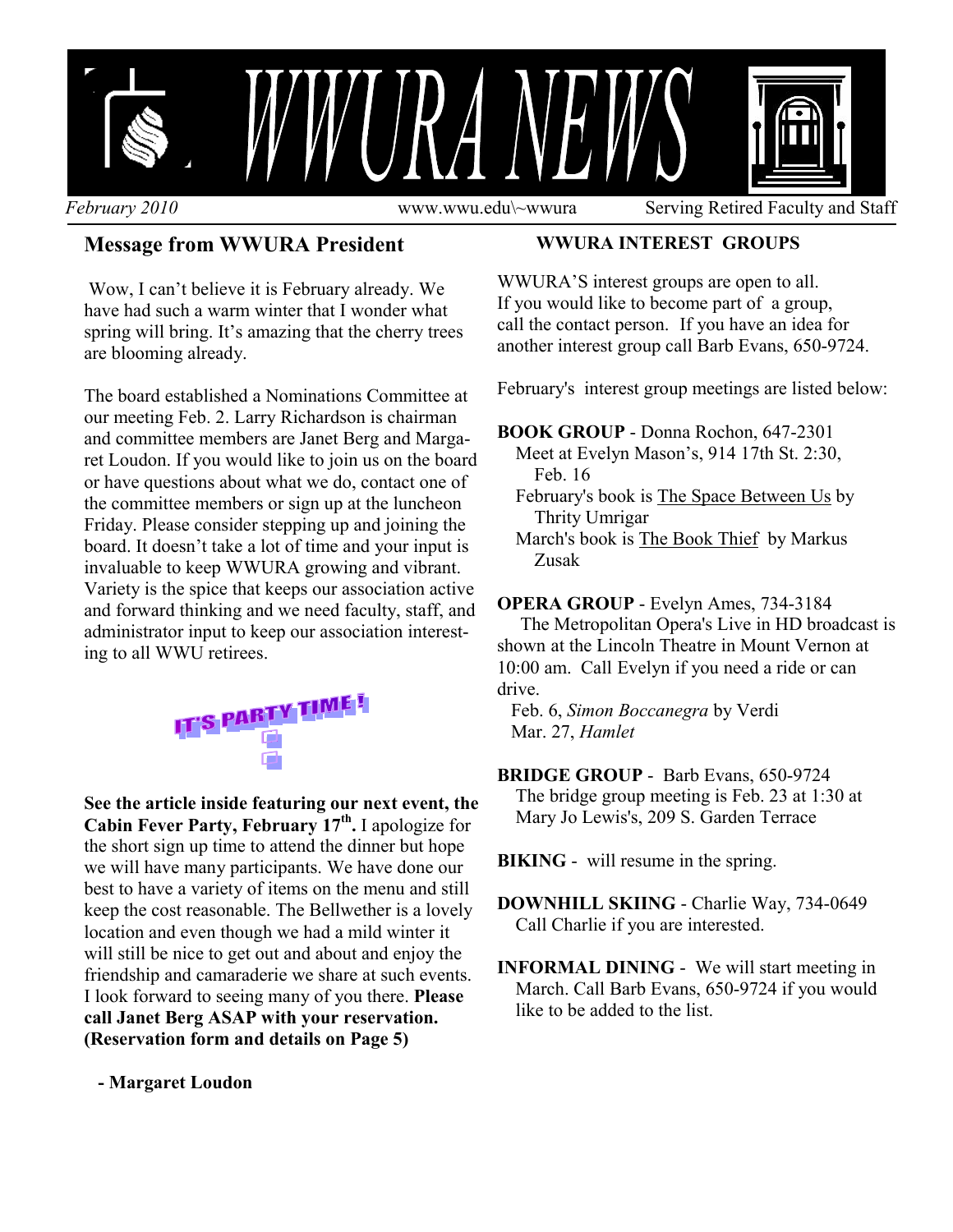# *HEALTH NOTES by Evelyn Ames GOT AN ACHE IN THE BACK!*

Back pain is common in our society. In a 3-month period, about one-fourth of U.S. adults experience at least one day of back pain. The pain can be a dull, constant ache that "nags" one throughout most of the day. Or, it can be a sudden sharp pain that makes you hurt to move. The pain can start quickly due to, for example, falling or if lifting something heavy in a biomechanically inefficient manner. The pain may come and go but often it lingers and just gets worse.

**What Are the Risk Factors for Back Pain?** According to the National Institute of Arthritis, Musculoskeletal and Skin Diseases (www.niams.nih.gov/Health\_Info/Back\_Pain/default.asp), anyone can have back pain but a number of factors increase the risk.

- *Age*: The first attack of low back pain typically occurs between the ages of 30 and 40. Back pain does become more common with age.
- *Fitness level:* Back pain is more common among people who are not physically fit. Weak back and abdominal muscles may not properly support the spine. "Weekend warriors"—people who go out and exercise a lot after be ing inactive all week—are more likely to suffer painful back injuries than people who make moderate physical activity a daily habit. Studies show that low-impact aerobic exercise is good for the disks that cushion the verte brae.
- *Mechanical problems:* Involves moving in ways that stress the spine (e.g., carrying heavy load on one shoulder such as a purse or backpack, or golf clubs). "Perhaps the most common mechanical cause of back pain is a condition called intervertebral disk degeneration, which simply means that the disks located between the vertebrae of the spine are breaking down with age. As they deteriorate, they lose their cushioning ability."
- **Emotional stress:** This relates to how the pain may be felt and how long pain lasts. Back muscles can become tense and lead to spasms.
- **Being overweight or obese**. Too much weight can stress the back and cause pain.
- *Heredity:* Some causes of back pain, such as ankylosing spondylitis, a form of arthritis that affects the spine, have a genetic component.
- *Race:* Can be a factor in back problems. African American women are two to three times more likely than white women to develop spondylolisthesis, a condition in which a vertebra of the lumbar (lower) spine slips out of place.
- *The presence of other diseases:* Many diseases can cause or contribute to back pain. These include various forms of arthritis, such as osteoarthritis and rheumatoid arthritis, and cancers elsewhere in the body that may spread to the spine.
- *Occupational risk factors:* Having a job that requires heavy lifting, pushing, or pulling, particularly one that involves twisting or vibrating the spine. Sitting at a desk for long periods of time without movement can result in poor posture, especially when sitting in an uncomfortable chair which can lead to back pain. Question: how long do you sit at the computer or when reading a book? Think about moving every half hour or so.
- *Cigarette smoking:* Although smoking may not directly cause back pain, it increases the risk of developing low back pain. Smoking may interfere with the body being able to get enough nutrients to the vertebral disks. Smoker's cough may also cause back pain. Smoking also increases the risk of osteoporosis, causing weak, porous bones. It also can slow the healing process, prolonging pain for those who have had back injuries, back surgery or broken bones.

The Difference Between Acute and Chronic Pain: Acute pain (the most common type of back pain) comes on quickly and often leaves just as quickly. To be classified as acute, pain should last no longer than 6 weeks. Chronic pain may come on either quickly or slowly and lingers a long time. In general, pain that lasts longer than 3 months is considered chronic.

**Comments about treatment (from NIAMS). "**Acute back pain usually gets better on its own and without treatment, although you may want to try acetaminophen, aspirin, or ibuprofen to help ease the pain. Perhaps the best advice is to go about your usual activities as much as you can with the assurance that the problem will clear up. Getting up and moving around can help ease stiffness, relieve pain, and have you back doing your regular activities sooner.

Page 2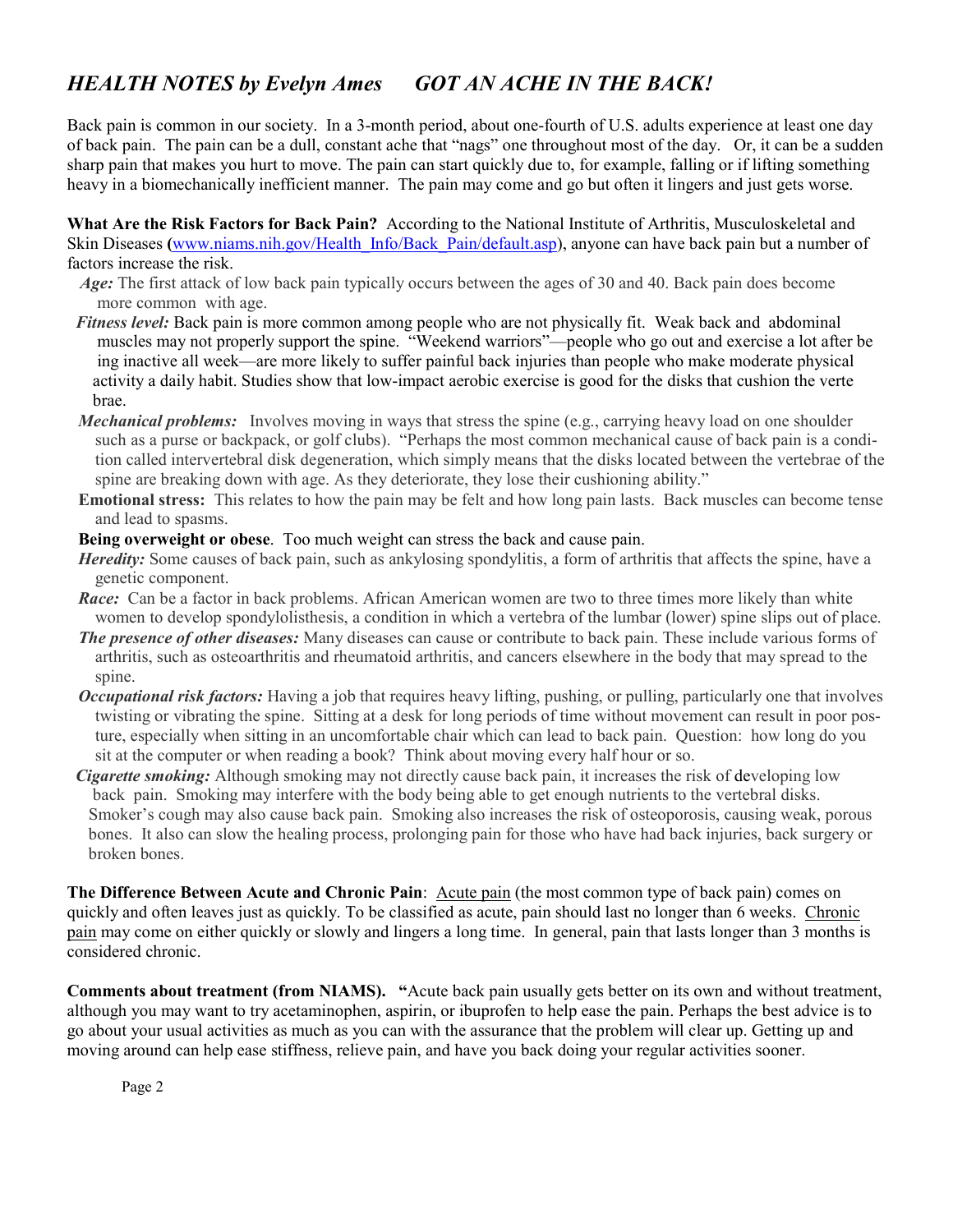*Exercises or surgery are not usually advisable for acute back pain."* "Treatment for chronic back pain falls into two basic categories: the kind that requires an operation and the kind that does not. In the vast majority of cases, back pain does not require surgery. Doctors will nearly always try nonsurgical treatments before recommending surgery. In a very small percentage of cases—when back pain is caused by a tumor, an infection, or a nerve root problem called cauda equina syndrome, for example—prompt surgery is necessary to ease the pain and prevent further problems. Check the NIH web site (listed above) for greater detail about treatments. It includes information on exercise (flexion, extension, stretching, and aerobic), medications (e.g., analgesics and NSAIDS—nonsteriodal anti-inflammatory drugs), traction, corsets and braces, behavioral modification, injections, complementary and alternative treatments, and surgical treatments as well as information about diagnosing back pain, and research.

Two back ailments, included within the term "sciatica," may require surgery. *Herniated disks:* "the hard outer coating of the disks, which are the circular pieces of connective tissue that cushion the bones of the spine, are damaged, allowing the disks' jelly-like center to leak, irritating nearby nerves. This causes severe sciatica and nerve pain down the leg. A herniated disk is sometimes called a ruptured disk." *Spinal stenosis:* "is the narrowing of the spinal canal, through which the spinal cord and spinal nerves run. It is often caused by the overgrowth of bone caused by osteoarthritis of the spine. Compression of the nerves caused by spinal stenosis can lead not only to pain, but also to numbness in the legs and the loss of bladder or bowel control. Patients may have difficulty walking any distance and may have severe pain in their legs along with numbness and tingling."

Agencies and Organizations to consider researching for further information:

National Center for Complementary and Alternative Medicine National Institutes of Health http://nccam.nih. gov

*Agency for Healthcare Research and Quality Office of Communications and Knowledge Transfer http://www. ahrq.gov*

*National Institute for Occupational Safety and Health http://www.cdc.gov/niosh American Academy of Orthopaedic Surgeons (AAOS) http://www.aaos.org North American Spine Society (NASS) http://www.spine.org American College of Rheumatology (ACR) http://www.rheumatology.org Arthritis Foundation http://www.arthritis.org American Chiropractic Association http://www.amerchiro.org American Osteopathic Association http://www.osteopathic.org* 

**Question:** How many calories might you burn in a day if you were to tap your feet as you sit throughout the day! You would be amazed! According to James A. Levine, M.D., Ph.D., a researcher at the Mayo Clinic, you can burn an additional 100-150 calories per hour by incorporating Non-Exercise Activity Thermogenesis, or NEAT, into your life. http://www.kcby.com/news/health/13565082.html

#### **Positive thinking is good for your health!**

- $\Box$  Enjoy the simple things (surround yourself with what you love)!
- □ Laugh often and loud!
- $\Box$  Make a list of things that make you feel good (look at it often)!
- $\Box$  Tell the people you love how you feel about them!
- $\Box$  Be grateful for all the good and beautiful things in your life!
- $\Box$  Keep learning to exercise your brain!
- $\square$  Stay connected with others through shared activities and social opportunities!
- $\Box$  Acknowledge your right to feel down but only for a while and then move on!
- $\Box$  Be gentle with yourself by not saying negatives about yourself!
- $\Box$  Eat well and exercise regularly. Good food and good company go together!

Source: Group Health Cooperative, *Vitality*, Winter 2010.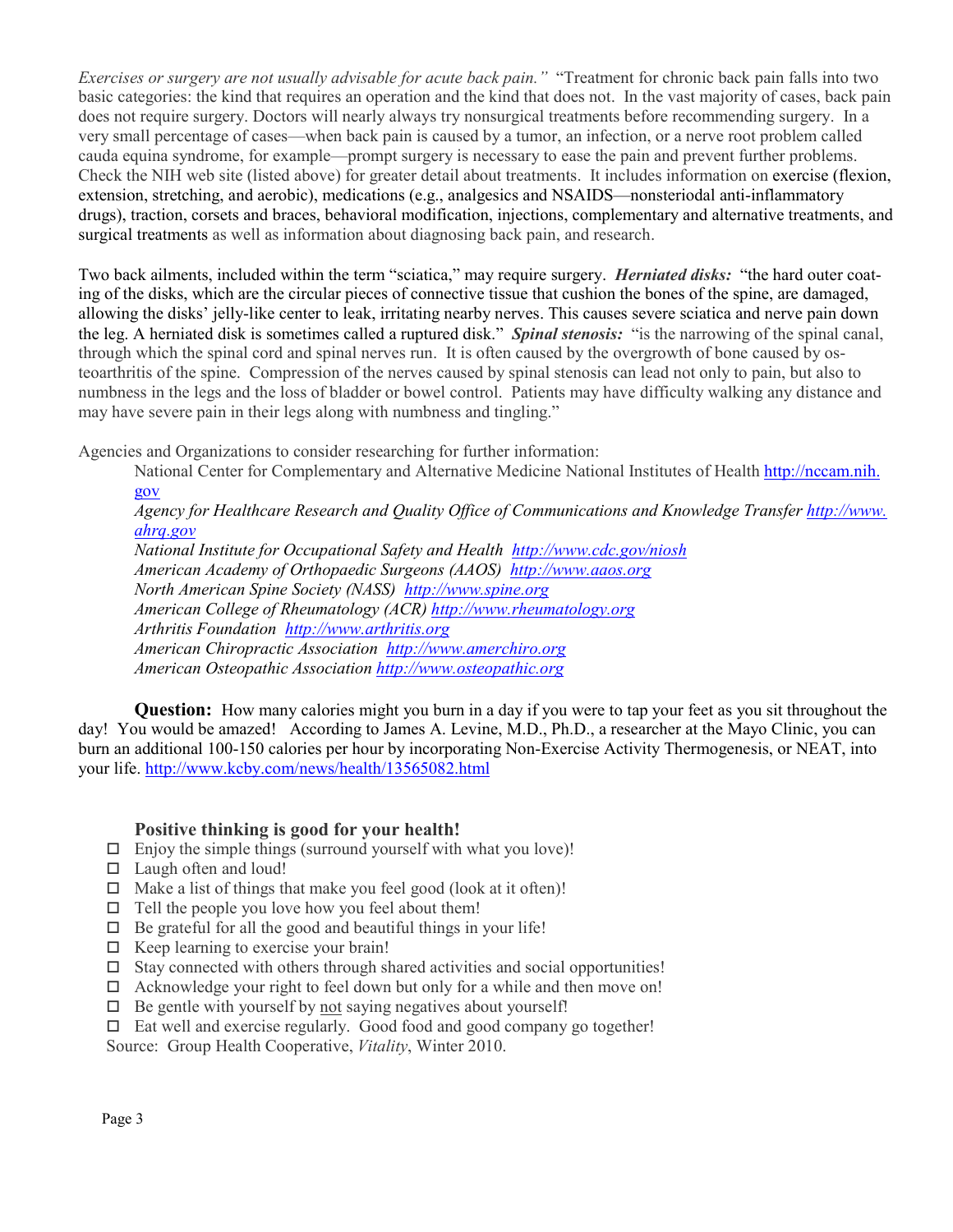## **Book and Film Corner –February 2010**

Lynne Masland

For February, the month of Valentine's Day, here are some romantic film suggestions to pair with wine and dinner. "Casablanca" (1942) with Humphrey Bogart and Ingrid Bergman tops all lists with its wistful story of wartime intrigue, thwarted love and an unforgettable music score. "Love Story" (1970) is up on the lists, too, with Ali McGraw and Ryan Neil and "love never means you have to say goodbye." Kleenex please. Richard Gere in full dress uniform is the definitive romantic image as he sweeps town girl Deborah Winger off her feet in "An Officer and A Gentleman (1982);" In "An Affair to Remember" (1957), Nicky (Cary Grant) and Terry (Deborah Kerr) have a shipboard romance and agree to meet a year later at the Empire State building. Terry's accident on their meeting day nearly keeps them apart.

For star-crossed love, nothing compares with Emily's Bronte's gothic *Wuthering Heights*. In the 1992 film adaptation, Juliette Binoche is Cathy Earnshow, Ralph Fiennes, Heathcliff in this obsessive tale of impossible passion.

#### **News from WWURA's Travel Committee**

#### **HIDDEN GEMS OF THE DALMATIAN COAST**, 09/O8/2010 - 09/26/2020

 Join us for a nineteen-day tour of the Balkan area. The initial phase of the trip will be a cruise on a private ship "Artemis" which has a capacity of 50 passengers. We will depart from Athens following a one day tour of the city. During the 10 day cruise we will explore ancient Delphi, visit the Greek, Roman, and Byzantine ruins at the UNESCO World Heritage Site in Butrint, Albania, take a walking tour of Kotor, Montenegro, spend a day in Dubrovnik, and end in Split.

The final portion of the trip is overland from Split to the Plitvice Lakes region and on to Zagreb, Croatia.

 Cost of the tour is \$5295 for main deck cabin and \$5995 for upper deck cabin. This fare includes roundtrip international airfare from Seattle. For rest and relaxation following the sixteen day Balkan trip, there is a three day extension available to Bled, Slovenia for \$795. Government fees and taxes are, approximately, an additional \$487.20.

If you pay in full, prior to June, there is reduction in the price of the trip.

Contact: Don Rochon at djrochon1@comcast.net Reservations: call OAT at 1-800-353-6262 and enter option 2. When asked for a service code, give G011246. Our group number is 11246.

## **IN MEMORY OF**

H. William Wilson, Professor Emeritus, Chemistry Department

Eugene Hogan, Professor Emeritus, Political Science Department

William Dermmert, Adjunct Professor, Elementary Education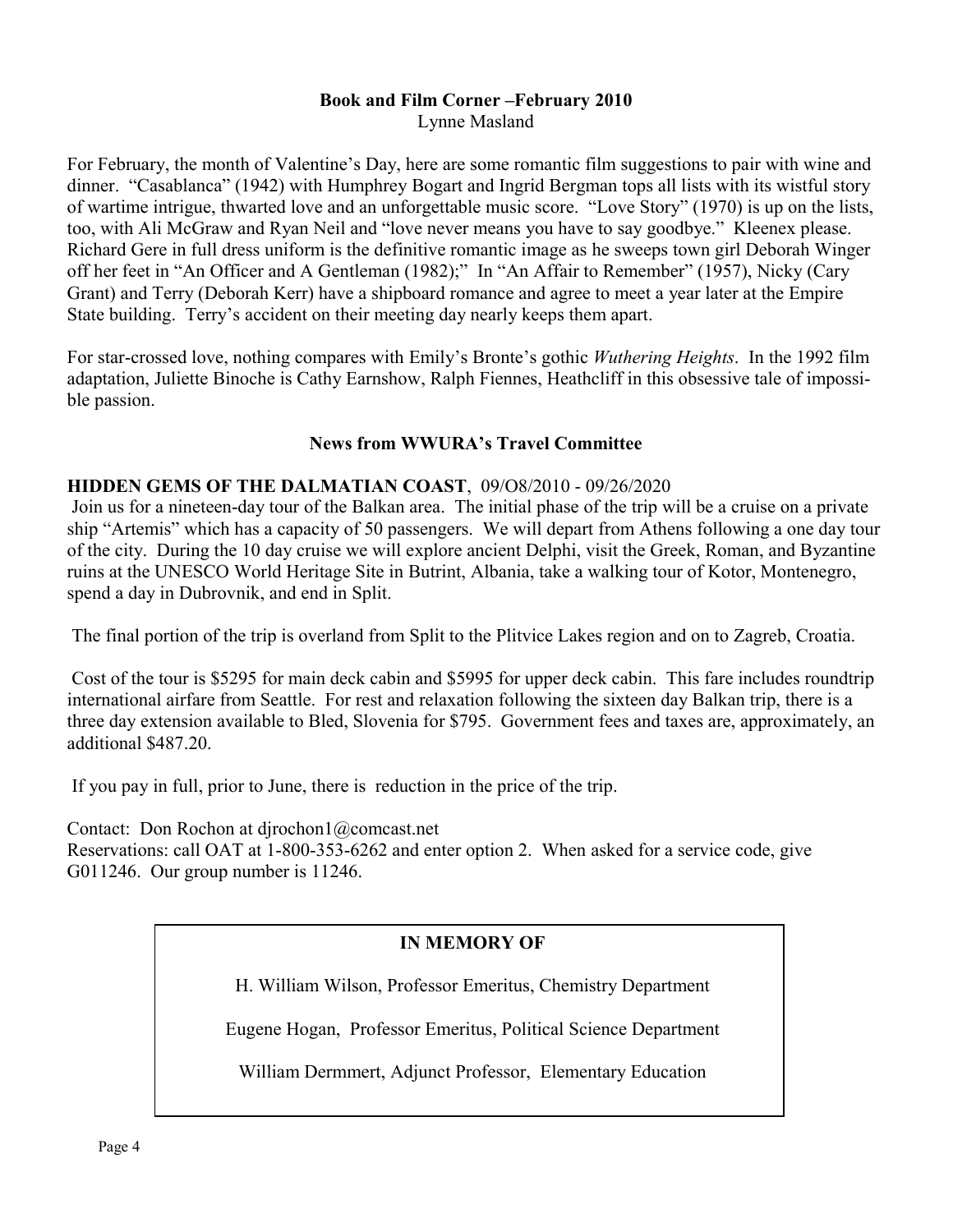#### **Reservation for Cabin Fever Party Wednesday, February 17 Bellewether - Compass Room**

Meet at 5:30 p.m. for cocktails (no host). Dinner to be served at 6:00 p.m.

#### **MENU**

.

**Starter:** Baby Brutus Salad with Crisp Hearts of Romaine, Shaved Parmesan, Garlic Infused Dressing & Croutons

#### **Choice of four main dishes**:

- *1) Chichen Breast Piccata, Lightly Breaded and Topped with a Lemon, Parsley, Caper & White Wine Sauce*
- *2) Fresh King Salmon Fillet, with Lime Dill Beurre Blanc*
- *3) Mediterranean Marinated Flat Iron Steak with Chili Flakes, Olive Oil , Garlic, Lemon and Oregano*
- *4) Chef's Choice Vegetarian Upon Request.*

*Served with: Chef's Choice Starch, Seasonal Vegetables, Fresh Rolls & Butter, Freshly Brewed Coffee, Decaffeinated Coffee & Assorted Hot Teas.* 

*Dessert: Tuxedo Mousse Cake* 

*Cost will be \$35 per person (includes tax and tip). Wine not included.* 

*Name(s)\_\_\_\_\_\_\_\_\_\_\_\_\_\_\_\_\_\_\_\_\_\_\_\_\_\_\_\_\_\_\_\_\_\_\_\_\_\_\_\_\_\_\_\_\_\_\_\_\_\_\_\_\_\_\_\_\_\_\_\_\_\_\_\_\_\_\_\_\_\_\_\_\_\_\_\_\_* 

*Telephone Number\_\_\_\_\_\_\_\_\_\_\_\_\_\_\_\_\_\_\_\_\_\_\_* 

*Meal choice\_\_\_\_\_\_\_\_\_\_\_\_\_\_\_\_\_\_\_\_\_\_\_\_\_\_\_\_\_\_\_\_* 

*Amount enclosed (make out check to WWURA) \$ \_\_\_\_\_\_\_\_\_\_\_\_\_\_\_\_\_\_\_\_\_* 

## *Reservation Deadline is Tuesday, February 9*

*Mail check (or telephone) Janet Berg, 1029 16th St, Bellingham, WA 98225 Telephone 733-4654*